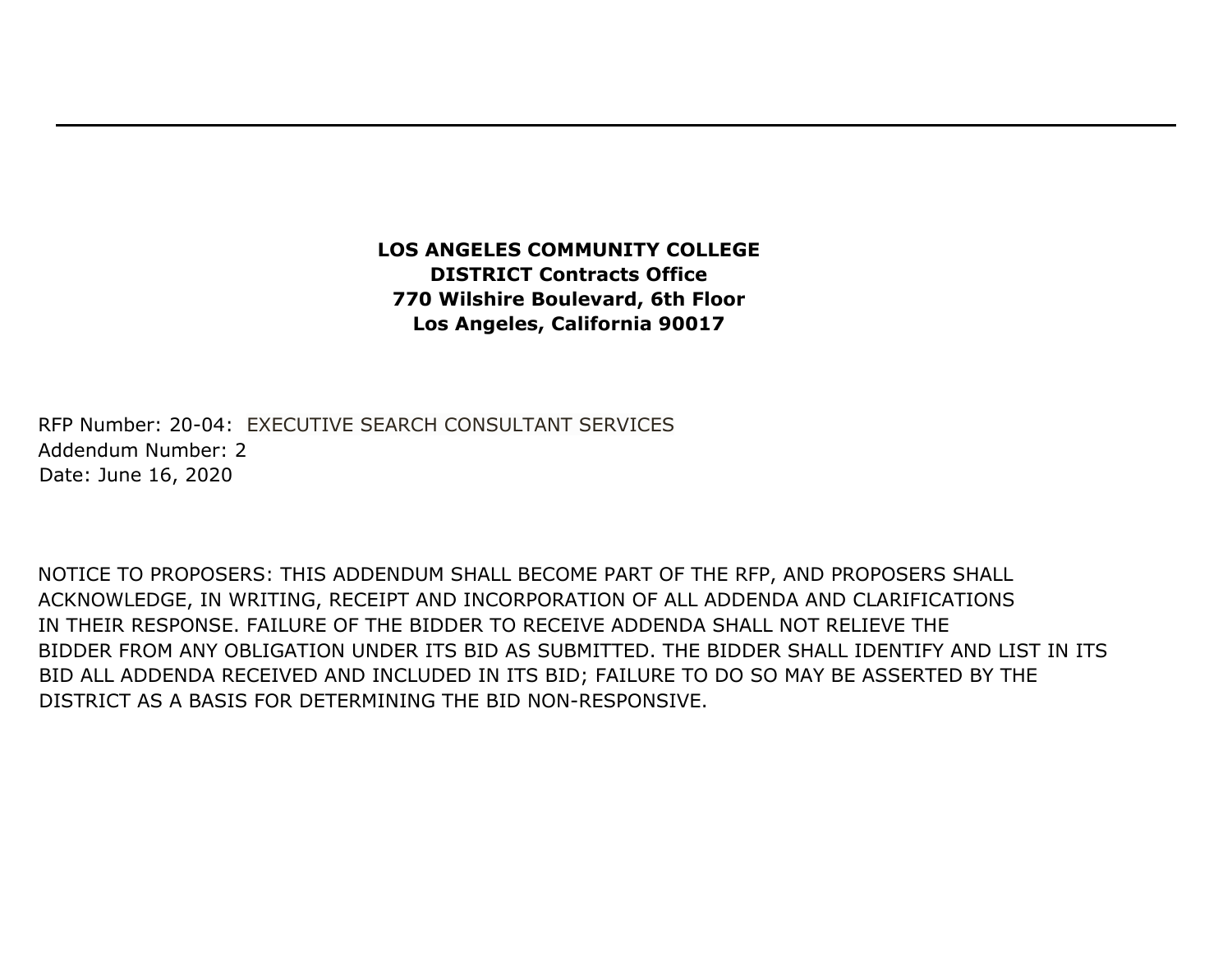## **CLARIFICATION(S) REQUESTED BY POTENTIAL PROPOSERS:**

| <b>NUMBER</b>  | <b>QUESTION</b>                                                                                                                                                                                                                                                                                                                                                                                  | <b>EDUCATIONAL SERVICES CENTER</b><br><b>RESPONSE</b>                                                                                                                                      |
|----------------|--------------------------------------------------------------------------------------------------------------------------------------------------------------------------------------------------------------------------------------------------------------------------------------------------------------------------------------------------------------------------------------------------|--------------------------------------------------------------------------------------------------------------------------------------------------------------------------------------------|
| $\mathbf{1}$   | Page 14, Section VII, Subsection C states that<br>proposals shall be submitted with: A cover page with<br>the Proposer's name, the title, "RFP 18-15: Student<br>Financial Aid Verification Solution," and submission<br>due date and time. Please confirm whether this is a<br>typo and if this section and our cover page should<br>state "RFP 20-04: Executive Search Consulting<br>Services" | Proposals shall be submitted with a<br>cover page with the Proposer's name,<br>the title, "RFP 20-04: Executive Search<br><b>Consulting Services" and submission</b><br>due date and time. |
| $\overline{2}$ | In light of COVID-19, will the District accept an<br>electronic submission of our proposal in lieu of the<br>hardcopy submission requested in the RFP?                                                                                                                                                                                                                                           | <b>Proposals submitted via fax, telephone</b><br>or email will not be accepted.                                                                                                            |
|                |                                                                                                                                                                                                                                                                                                                                                                                                  |                                                                                                                                                                                            |